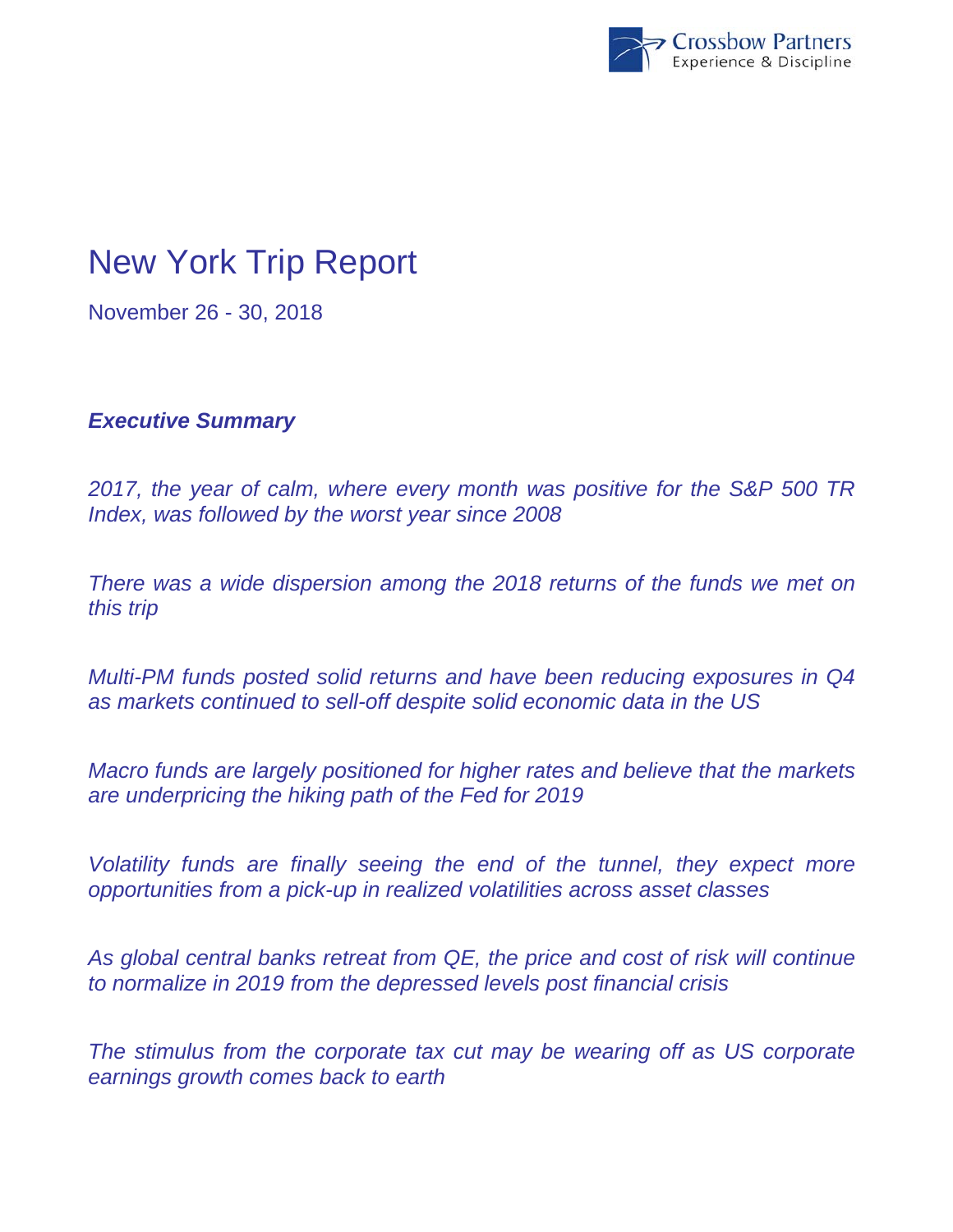

## **From the Trading Pit**

2018 started with a buying frenzy of equities across the globe which led billionaire hedge fund manager Ray Dalio state the now famous quote at the World Economic Forum in Davos: "If you're holding cash, you're going to feel pretty stupid". Only a few days later the VIX futures experienced their largest daily spike in history. The average VIX future rose over 96% - almost a 24 standard deviations move using all previous VIX futures history. To put this into perspective, the second largest increase ever was 33%. Eventually markets calmed down and certain indices reached all-time highs again a couple of months later only to experience the second large drop of the year in the  $4<sup>th</sup>$ quarter. 2018 was the first negative year for S&P 500 Total Return Index (-4.38%) since 2008. Actually, in 2018 the index experienced two of its worst five monthly drops since the 2008 global financial crisis:



Source: Bloomberg

Interestingly, most of the managers we met on this trip have not been very substantially affected by the two volatility spikes this year, except for **Malachite**, which has been hurt on the short volatility component of its portfolio. While some funds were able to benefit from the elevated volatility levels in 2018, others had more idiosyncratic issues with their performance. In the end, there was a wide dispersion (ca. 45% in absolute terms between best and worst fund) of annual performance among the funds that we saw on this trip: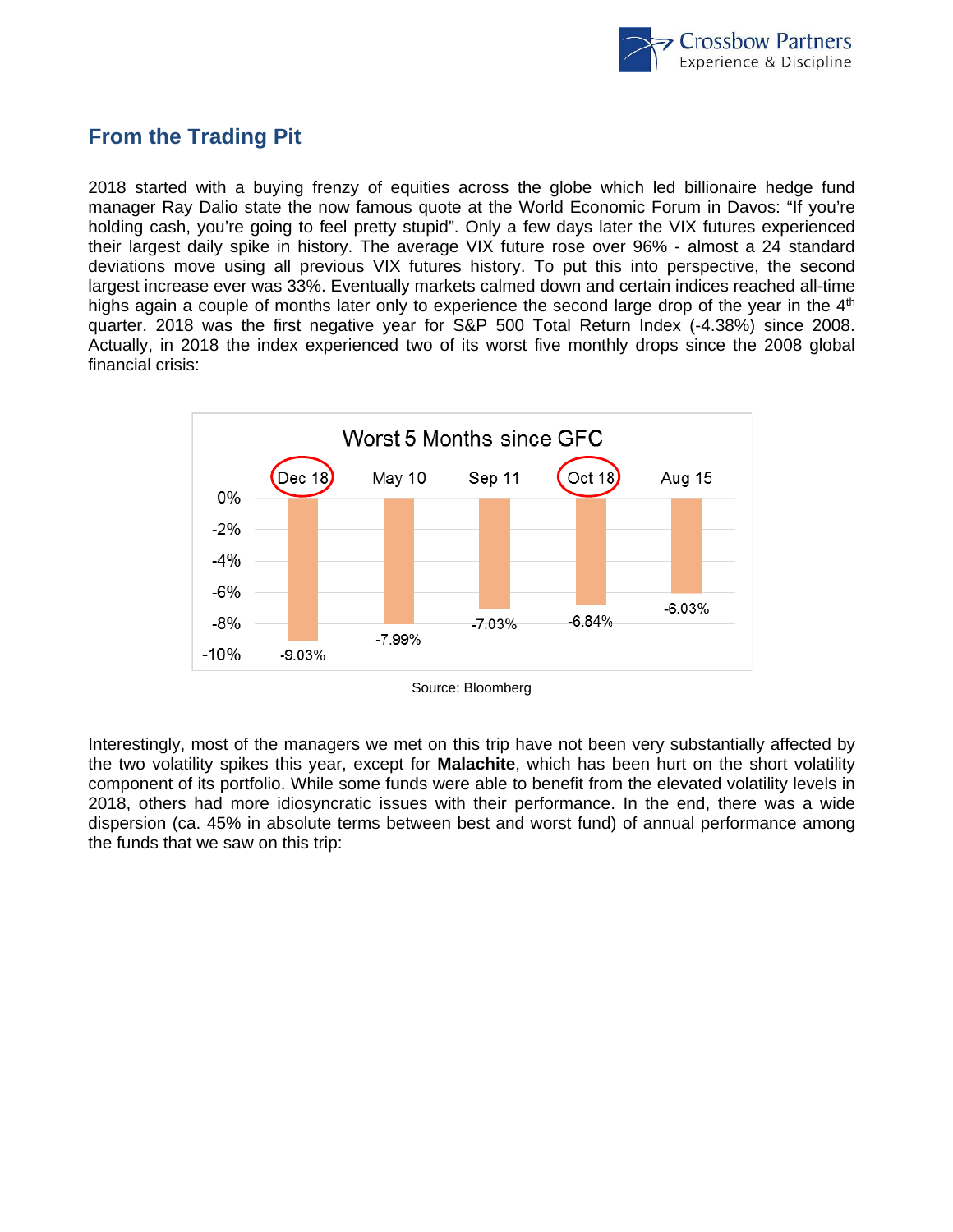



Source: Funds and Crossbow / Note: Inyo is expected to launch in 2019

The fund with the largest drawdown in 2018, **AQR Delta,** is currently suffering its worst drawdown since inception, as 6 out of 9 strategies were down for the year with value factors in equity market neutral strategies being the worst contributor. Their team spent a lot of effort researching the causes for the losses. They concluded that there are times in markets when those anomalies last longer than expected, meaning that there are no adjustments needed to the strategy, as market will eventually "normalize" and the strategies rebound. Investors in their UCITS vehicle have been much faster to push the redemption button than their peers in the offshore fund. Within the Macro style, **Alphadyne** was able to post its second double digit return year in a row, which has never happened before. Hopefully, they will be able to continue to deliver strong risk-adjusted returns with an increased asset base, as they are taking in another USD 1 bn in the next couple of months. They are generally constructive on EM and believe that given strong US growth dynamics the market is underpricing the hiking path of the Fed. "Start-up" **Phillimore Macro** launched in March 2008 and is run by ex-Brevan Howard PM Giles Coppel. The PM predominantly trades FX options and ended the year slightly down, which is something that has not happened to him in his previous career at Brevan Howard, where he managed to outperform the main fund every year since 2006. He believes Trump will continue to put pressure on the Fed as Trump is an "LBO guy" who likes low rates. Also, he sees a large likelihood of a weaker US dollar down the road, as president Trump will want a weak dollar to support the US economy going into the 2020 elections. The Multi-PM group had a strong year on a relative basis. Out of the 3 funds we saw, **AB Arya** was the only one focusing on pure fundamental L/S equity and bearing the netting risk itself. Their PMs have been in protecting-capital-mode, as evidenced by the low capital utilization rates (50% vs usually 75%). **Schonfeld Strategic** continued to increase their assets after they first opened to outside capital in 2016. They employ 65 PM teams on their platform and have a large share of quant teams (21) which seems to work quite well for